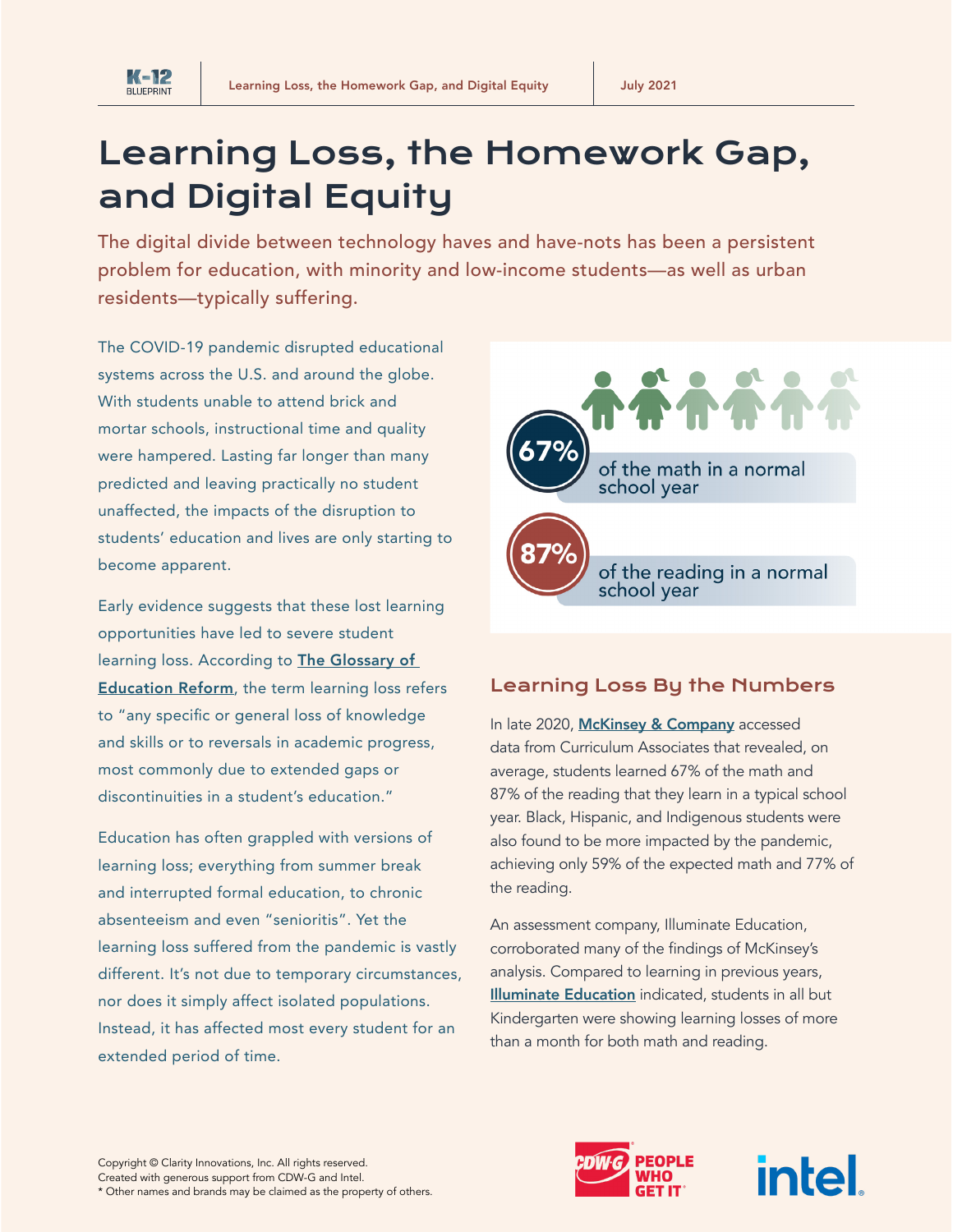

#### In the Trenches Insights

Neema Avashia, 2013 Educator of the Year for Boston Public Schools, shared her take on learning loss with **[Education Week](https://www.edweek.org/leadership/opinion-students-respond-to-adults-fixation-on-learning-loss/2021/02):** "When our youths are frightened, disconnected, grieving, or anxious, they aren't learning. If we are going to address the academic loss that may have occurred during the pandemic, then we also need to fully understand the other kinds of loss our young people have experienced and have plans in place to support them through those losses."

When Avashia asked her students what they thought about learning loss, they replied in a number of ways, including:

"Staying in the house is not for me. I learned more about my people and I learned more about what people did to Black people then and now.This pandemic is already very stressful for students and giving us more work won't help. Some kids may be struggling, but some are having less of a problem with remote learning than others because every person has different experiences with things."

It is clear from these responses that learning loss is just one disruption among many other severe disruptions students have suffered during the pandemic. Every student has their own unique experience and some have thrived in online learning environments.

#### The American Rescue Plan to the Rescue

To help students recover from missed learning opportunities will take creative solutions and cost money. The American Rescue Plan Act (ARP), signed into law in March of 2021, includes money to implement and scale evidence-based programs to specifically address learning loss.

Approximately 30 billion dollars in the ARP is directly earmarked for programs that address learning loss "through the implementation of evidence-based interventions, such as summer learning, extended day, comprehensive after school programs, or extended school year programs, and ensure that such interventions respond to students' academic, social, and emotional needs and address the disproportionate impact of the coronavirus on" disadvantaged students subgroups, homeless students, and students in foster care.





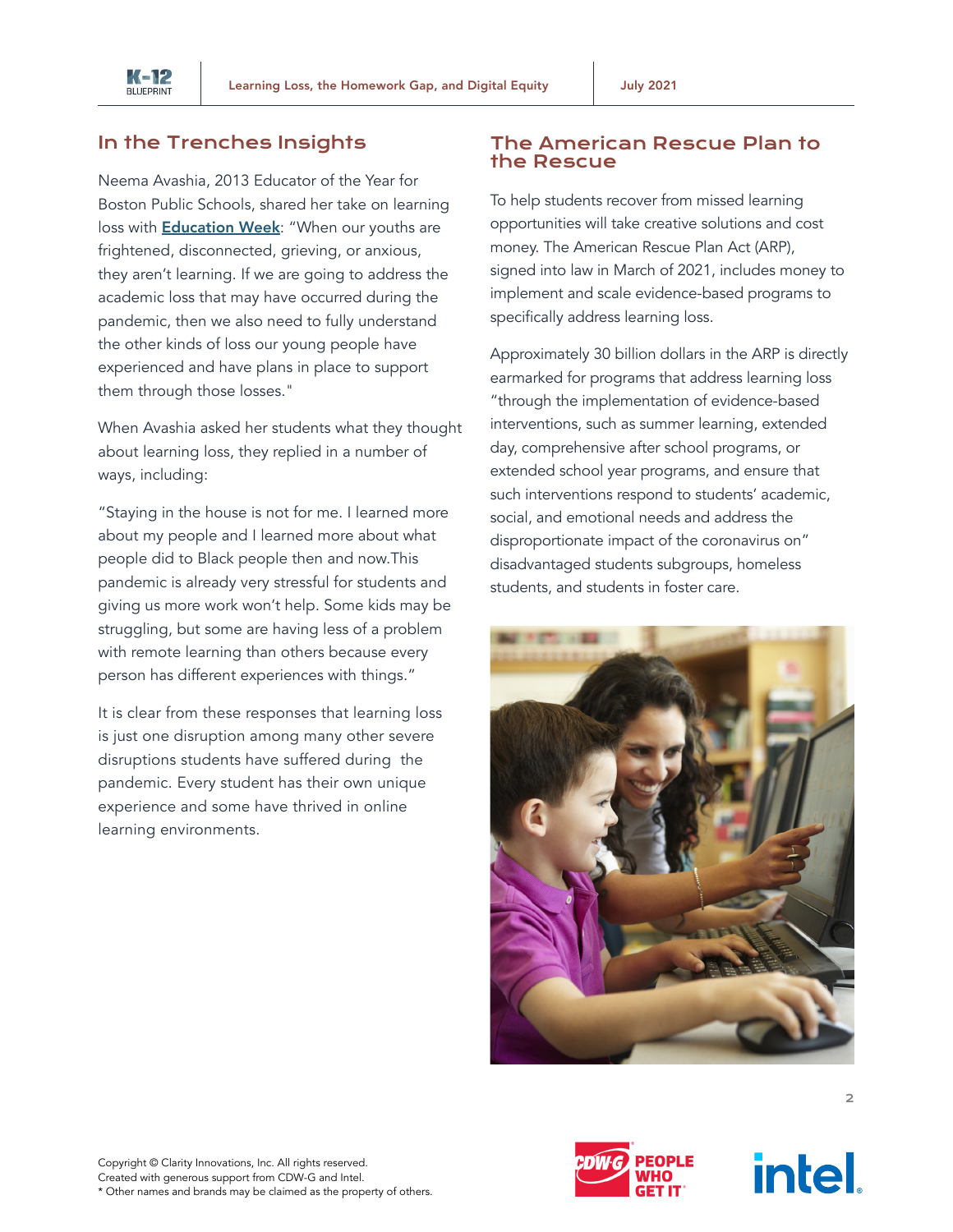

#### Addressing Equity

President Biden's education budget includes new "equity grants" that would increase funding for Title I, a grant program for educating disadvantaged students, to \$36.5 billion from about \$16 billion, the largest increase in the history of the program. To access that funding, states would have to submit plans about how they would track and address gaps in their funding systems, ensure teachers are compensated at levels comparable to other professionals with similar education and experience, ensure students have access to advanced coursework, and increase access to early-childhood programs.

These grants would boost funding for full-service community schools, which help coordinate services, like health care and counseling, to meet students' non-academic needs. The budget also calls for a new \$1 billion program to double the number of counselors, school psychologists, nurses, and social workers in schools.

Section 2004 of the American Rescue Plan Act of 2021 (ARP Act) new maintenance of equity provisions are "central to ensuring that essential [resources are meeting the needs of students](https://www.congress.gov/bill/117th-congress/house-bill/1319/text?utm_campaign=SIIA%20Education%20Policy%20Updates&utm_medium=email&_hsmi=132682760&_hsenc=p2ANqtz-9lfbyo4xTYOdNwsZP3UWkxn8CaVbNdDhVlvwSnJ2CYxlM3838NnFVyYzIfi6WfhosDpvV-E-4Jb6UsD3dHw-PDUjS12DmSahlTTFAXDQiZw2VtW-o&utm_content=132682760&utm_source=hs_email#toc-HAC039C3541884A6CBB0A1EE4627B3043)  who have been subject to longstanding [opportunity gaps in our education system](https://www.congress.gov/bill/117th-congress/house-bill/1319/text?utm_campaign=SIIA%20Education%20Policy%20Updates&utm_medium=email&_hsmi=132682760&_hsenc=p2ANqtz-9lfbyo4xTYOdNwsZP3UWkxn8CaVbNdDhVlvwSnJ2CYxlM3838NnFVyYzIfi6WfhosDpvV-E-4Jb6UsD3dHw-PDUjS12DmSahlTTFAXDQiZw2VtW-o&utm_content=132682760&utm_source=hs_email#toc-HAC039C3541884A6CBB0A1EE4627B3043)" and "will help ensure that schools and LEAs serving large proportions of historically underserved groups of students—including students from lowincome families, students of color, English learners, students with disabilities, and students experiencing homelessness—receive an equitable share of State and local funds".

#### Specifically, [Maintenance of Equity ensures that](https://oese.ed.gov/files/2021/06/21-0099-MOEq-FAQs.-FINAL.pdf?utm_campaign=SIIA%20Education%20Policy%20Updates&utm_medium=email&_hsmi=132682760&_hsenc=p2ANqtz--VWcHC-ITQOTnS38u-EX0jyj4KTrmYOiOj78MWIrjvXjc1Wpk0Q-x1q3zXtWw-rewgXR-iMnYWoy3x7WwOaZNSGw4bER9s-ucL9v2yQzzP_sarcr8&utm_content=132682760&utm_source=hs_email):

- An SEA (State Education Agency) does not disproportionately reduce per-pupil State funding to high-need LEAs (Local Education Agencies);
- An SEA does not reduce per-pupil State funding to the highest-poverty LEAs below their FY (Fiscal Year) 2019 level;
- An LEA does not disproportionately reduce State and local per-pupil funding in high-poverty Schools; and,
- An LEA does not disproportionately reduce the number of full-time-equivalent (FTE) staff per pupil in high-poverty schools.

By protecting these LEAs from disproportionate funding cuts, maintenance of equity helps to ensure that vital resources are available to mitigate the impact that the pandemic has had on underserved students, including addressing students' social, emotional, mental health, and academic needs.

"These grants would boost funding for full-service community schools, which help coordinate services, like health care and counseling, to meet students' non-academic needs. The budget also calls for a new \$1 billion program to double the number of counselors, school psychologists, nurses, and social workers in schools."



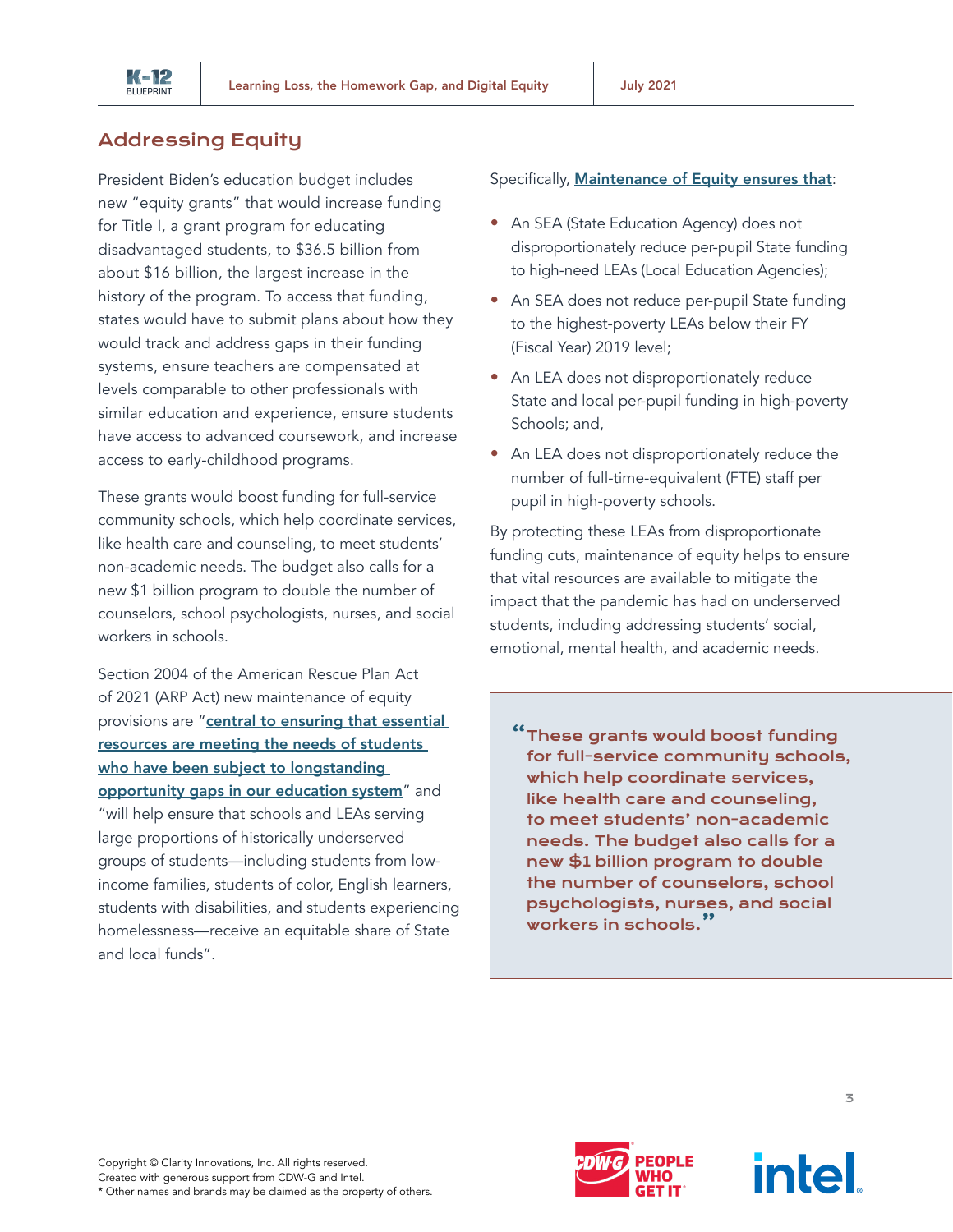

#### Get with the Programs

[McKinsey & Company](https://www.mckinsey.com/industries/public-and-social-sector/our-insights/teacher-survey-learning-loss-is-global-and-significant) suggests two examples for evidence-based programs to help students recover from learning loss due to COVID-19: Acceleration Academies (week-long 25-hour vacation academies with 8-12 students and targeted-instruction in reading and math) and High-intensity Tutoring (50 minutes of daily tutoring provided by paraprofessionals in reading and math with 1-2 students in a session).

Already, school systems around the country are experimenting with additional programming to not only accelerate learning but to also ensure the social-emotional well-being of students. This programming includes both extended day and extended year programming to increase instructional time for students with school staff. In other cases, schools are testing out high-intensity tutoring programs with low student-to-teacher ratios. In addition, many districts are connecting with organizations in the community to offer STEM and other enrichment opportunities.

#### Left to Their Own Devices

Schools have a great deal of flexibility in how they use this money, including toward the purchase of technology. LEAs are required to spend no less than 20% of their ESSER allocations to "address learning [loss through evidence-based interventions.](https://blog.schoolrunner.org/esser-funding-101-using-student-data-to-respond-to-learning-loss/)" Purchasing educational technology, which could include hardware, software, and connectivity, for students served by the LEA that aids in regular, substantive educational interaction between students and educators.

#### Bridging the Gap

According to the **[Pew Research Center](https://www.pewresearch.org/fact-tank/2020/03/16/as-schools-close-due-to-the-coronavirus-some-u-s-students-face-a-digital-homework-gap/)**, the homework gap refers to school-age children lacking the connectivity they need to complete schoolwork at home, and "is more pronounced for black, Hispanic, and lower-income households."

The [Federal Communications Commission](https://marketbrief.edweek.org/marketplace-k-12/fccs-7-billion-fund-address-homework-gap-6-key-issues-watch/) was awarded \$7 billion to address "the homework gap": helping schools recoup the costs of paying for student and teacher access to broadband at home. These funds can be used specifically to purchase devices, hotspots, modems, routers as well as Internet access services for K-12 students and teachers who are unconnected in their homes.

However, shifting the financial responsibility from schools to students to provide their own devices for learning is not true digital equity. Digital equity ensures that every student has equitable access to advanced technologies, communication and information resources, and the learning experiences they provide. There needs to be a creative model that blends federal, state, and local support for leveraging mobile technologies in schools.







4